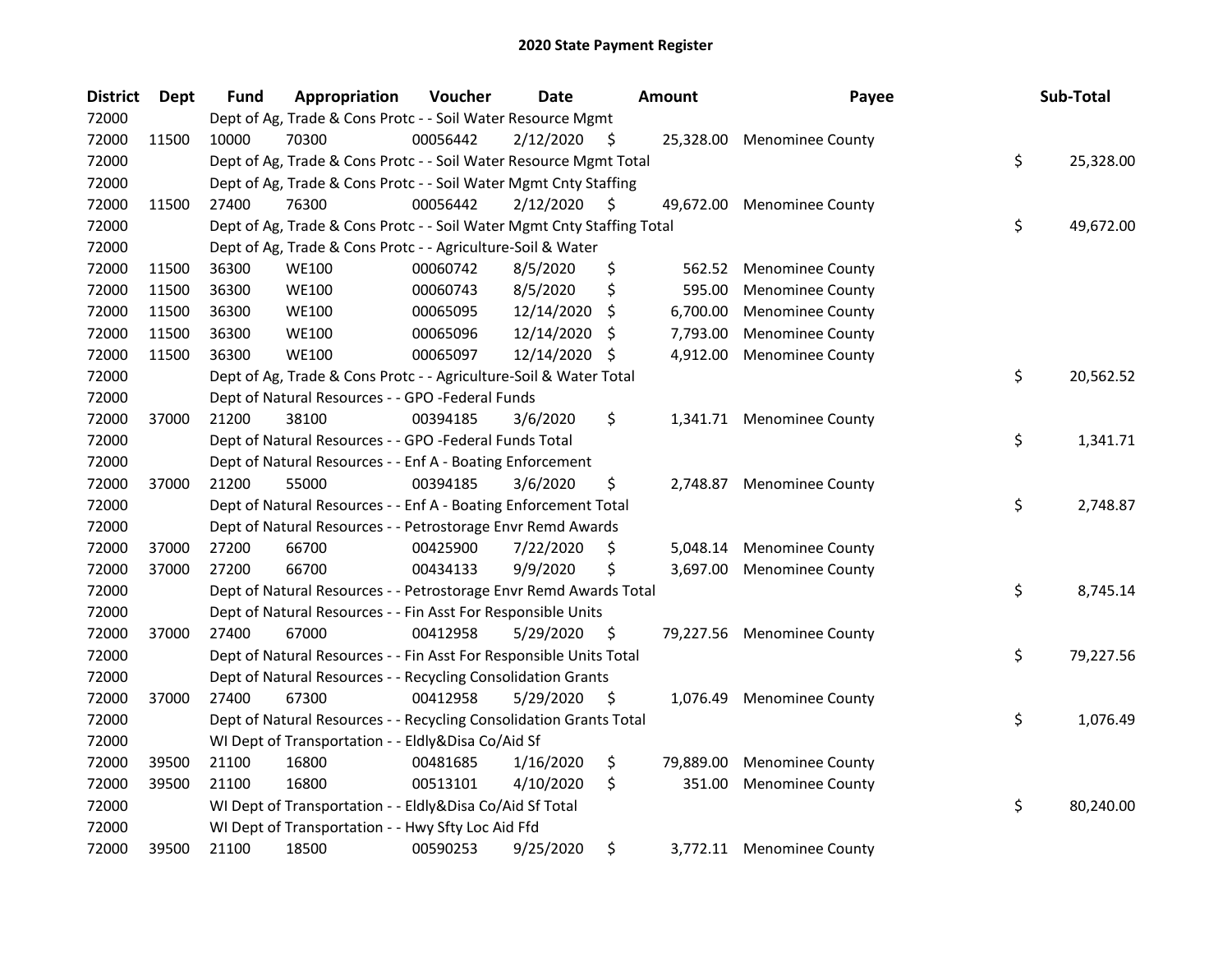| <b>District</b> | <b>Dept</b> | <b>Fund</b> | Appropriation                                            | Voucher  | <b>Date</b> | <b>Amount</b>    | Payee                   | Sub-Total        |
|-----------------|-------------|-------------|----------------------------------------------------------|----------|-------------|------------------|-------------------------|------------------|
| 72000           |             |             | WI Dept of Transportation - - Hwy Sfty Loc Aid Ffd Total |          |             |                  |                         | \$<br>3,772.11   |
| 72000           |             |             | WI Dept of Transportation - - Trans Aids To Co.-Sf       |          |             |                  |                         |                  |
| 72000           | 39500       | 21100       | 19000                                                    | 00475495 | 1/6/2020    | \$<br>61,866.99  | <b>Menominee County</b> |                  |
| 72000           | 39500       | 21100       | 19000                                                    | 00542342 | 7/6/2020    | \$<br>123,733.98 | <b>Menominee County</b> |                  |
| 72000           | 39500       | 21100       | 19000                                                    | 00585168 | 10/5/2020   | \$<br>61,867.01  | <b>Menominee County</b> |                  |
| 72000           |             |             | WI Dept of Transportation - - Trans Aids To Co.-Sf Total |          |             |                  |                         | \$<br>247,467.98 |
| 72000           |             |             | WI Dept of Transportation - - Loc Rd Imp Prg St Fd       |          |             |                  |                         |                  |
| 72000           | 39500       | 21100       | 27800                                                    | 00556518 | 7/31/2020   | \$<br>331.96     | <b>Menominee County</b> |                  |
| 72000           |             |             | WI Dept of Transportation - - Loc Rd Imp Prg St Fd Total |          |             |                  |                         | \$<br>331.96     |
| 72000           |             |             | WI Dept of Transportation - - St Hwy Rehab, Sf           |          |             |                  |                         |                  |
| 72000           | 39500       | 21100       | 36300                                                    | 00493057 | 2/14/2020   | \$<br>150.00     | Menominee County        |                  |
| 72000           |             |             | WI Dept of Transportation - - St Hwy Rehab, Sf Total     |          |             |                  |                         | \$<br>150.00     |
| 72000           |             |             | WI Dept of Transportation - - Hwy Mgmt & Opers Sf        |          |             |                  |                         |                  |
| 72000           | 39500       | 21100       | 36500                                                    | 00480716 | 1/13/2020   | \$<br>350.00     | <b>Menominee County</b> |                  |
| 72000           | 39500       | 21100       | 36500                                                    | 00491150 | 2/11/2020   | \$<br>350.00     | <b>Menominee County</b> |                  |
| 72000           | 39500       | 21100       | 36500                                                    | 00499465 | 3/4/2020    | \$<br>350.00     | <b>Menominee County</b> |                  |
| 72000           | 39500       | 21100       | 36500                                                    | 00510177 | 4/2/2020    | \$<br>350.00     | <b>Menominee County</b> |                  |
| 72000           | 39500       | 21100       | 36500                                                    | 00530732 | 5/27/2020   | \$<br>350.00     | <b>Menominee County</b> |                  |
| 72000           | 39500       | 21100       | 36500                                                    | 00544841 | 6/29/2020   | \$<br>350.00     | <b>Menominee County</b> |                  |
| 72000           | 39500       | 21100       | 36500                                                    | 00544842 | 6/29/2020   | \$<br>350.00     | <b>Menominee County</b> |                  |
| 72000           | 39500       | 21100       | 36500                                                    | 00553558 | 7/21/2020   | \$<br>350.00     | <b>Menominee County</b> |                  |
| 72000           | 39500       | 21100       | 36500                                                    | 00591255 | 9/28/2020   | \$<br>350.00     | <b>Menominee County</b> |                  |
| 72000           | 39500       | 21100       | 36500                                                    | 00605540 | 10/26/2020  | \$<br>350.00     | <b>Menominee County</b> |                  |
| 72000           | 39500       | 21100       | 36500                                                    | 00634731 | 12/30/2020  | \$<br>350.00     | <b>Menominee County</b> |                  |
| 72000           |             |             | WI Dept of Transportation - - Hwy Mgmt & Opers Sf Total  |          |             |                  |                         | \$<br>3,850.00   |
| 72000           |             |             | WI Dept of Transportation - - Routine Maint Sf           |          |             |                  |                         |                  |
| 72000           | 39500       | 21100       | 36800                                                    | 00480716 | 1/13/2020   | \$<br>10,211.48  | <b>Menominee County</b> |                  |
| 72000           | 39500       | 21100       | 36800                                                    | 00485759 | 1/28/2020   | \$<br>876.21     | <b>Menominee County</b> |                  |
| 72000           | 39500       | 21100       | 36800                                                    | 00491150 | 2/11/2020   | \$<br>27,129.15  | <b>Menominee County</b> |                  |
| 72000           | 39500       | 21100       | 36800                                                    | 00492657 | 2/20/2020   | \$<br>46,478.30  | <b>Menominee County</b> |                  |
| 72000           | 39500       | 21100       | 36800                                                    | 00492658 | 2/20/2020   | \$<br>5,203.43   | <b>Menominee County</b> |                  |
| 72000           | 39500       | 21100       | 36800                                                    | 00500066 | 3/5/2020    | \$<br>30,579.27  | <b>Menominee County</b> |                  |
| 72000           | 39500       | 21100       | 36800                                                    | 00502310 | 3/13/2020   | \$<br>80.76      | <b>Menominee County</b> |                  |
| 72000           | 39500       | 21100       | 36800                                                    | 00509775 | 3/31/2020   | \$<br>786.83     | <b>Menominee County</b> |                  |
| 72000           | 39500       | 21100       | 36800                                                    | 00510322 | 4/1/2020    | \$<br>6,044.22   | <b>Menominee County</b> |                  |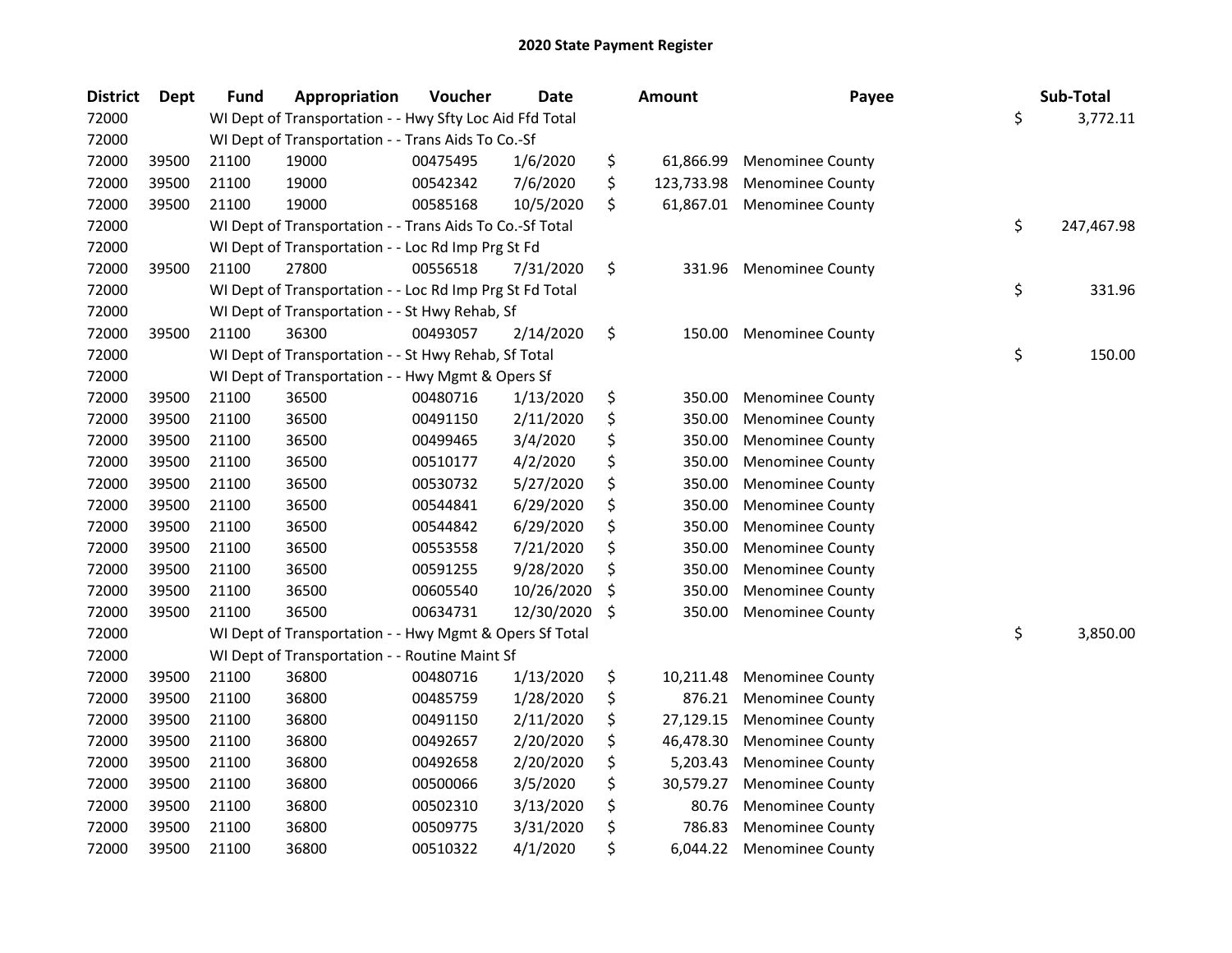| <b>District</b> | Dept  | <b>Fund</b> | Appropriation                                                | Voucher  | Date          |     | <b>Amount</b> | Payee                   | Sub-Total          |
|-----------------|-------|-------------|--------------------------------------------------------------|----------|---------------|-----|---------------|-------------------------|--------------------|
| 72000           | 39500 | 21100       | 36800                                                        | 00521975 | 5/4/2020      | \$  | 7,182.00      | Menominee County        |                    |
| 72000           | 39500 | 21100       | 36800                                                        | 00522627 | 5/5/2020      | \$  | 20,438.07     | <b>Menominee County</b> |                    |
| 72000           | 39500 | 21100       | 36800                                                        | 00529980 | 5/26/2020     | \$  | 32,252.66     | <b>Menominee County</b> |                    |
| 72000           | 39500 | 21100       | 36800                                                        | 00530735 | 5/27/2020     | \$  | 762.07        | <b>Menominee County</b> |                    |
| 72000           | 39500 | 21100       | 36800                                                        | 00535739 | 6/11/2020     | \$  | 19,335.24     | <b>Menominee County</b> |                    |
| 72000           | 39500 | 21100       | 36800                                                        | 00544841 | 6/29/2020     | \$  | 23.97         | <b>Menominee County</b> |                    |
| 72000           | 39500 | 21100       | 36800                                                        | 00544842 | 6/29/2020     | \$  | 349.26        | <b>Menominee County</b> |                    |
| 72000           | 39500 | 21100       | 36800                                                        | 00553775 | 7/22/2020     | \$  | 13,457.66     | <b>Menominee County</b> |                    |
| 72000           | 39500 | 21100       | 36800                                                        | 00560443 | 8/3/2020      | \$  | 32,878.58     | Menominee County        |                    |
| 72000           | 39500 | 21100       | 36800                                                        | 00572616 | 8/24/2020     | \$  | 33,004.26     | <b>Menominee County</b> |                    |
| 72000           | 39500 | 21100       | 36800                                                        | 00591255 | 9/28/2020     | \$  | 128.26        | <b>Menominee County</b> |                    |
| 72000           | 39500 | 21100       | 36800                                                        | 00597323 | 10/13/2020    | \$  | 26,900.99     | <b>Menominee County</b> |                    |
| 72000           | 39500 | 21100       | 36800                                                        | 00597330 | 10/13/2020    | \$  | 26,597.34     | <b>Menominee County</b> |                    |
| 72000           | 39500 | 21100       | 36800                                                        | 00614069 | 11/12/2020    | \$  | 21,388.13     | <b>Menominee County</b> |                    |
| 72000           | 39500 | 21100       | 36800                                                        | 00614074 | 11/12/2020    | \$  | 4,077.23      | <b>Menominee County</b> |                    |
| 72000           | 39500 | 21100       | 36800                                                        | 00621193 | 11/27/2020    | -\$ | 9,427.56      | <b>Menominee County</b> |                    |
| 72000           |       |             | WI Dept of Transportation - - Routine Maint Sf Total         |          |               |     |               |                         | \$<br>375,592.93   |
| 72000           |       |             | Child Abuse & Neglect Prev Bd - - Federal Project Aids       |          |               |     |               |                         |                    |
| 72000           | 43300 | 10000       | 19900                                                        | 00002272 | 3/27/2020     | \$  | 5,354.47      | <b>Menominee County</b> |                    |
| 72000           | 43300 | 10000       | 19900                                                        | 00002479 | 7/16/2020     | \$  | 1,640.00      | <b>Menominee County</b> |                    |
| 72000           |       |             | Child Abuse & Neglect Prev Bd - - Federal Project Aids Total |          |               |     |               |                         | \$<br>6,994.47     |
| 72000           |       |             | Department of Health Services - - State/Federal Aids         |          |               |     |               |                         |                    |
| 72000           | 43500 | 10000       | 00000                                                        | 92007    | $1/1/2020$ \$ |     | 42,718.00     | <b>Menominee County</b> |                    |
| 72000           | 43500 | 10000       | 00000                                                        | 92008    | $2/1/2020$ \$ |     | 2,678.00      | <b>Menominee County</b> |                    |
| 72000           | 43500 | 10000       | 00000                                                        | 92009    | $3/1/2020$ \$ |     | 297,251.00    | <b>Menominee County</b> |                    |
| 72000           | 43500 | 10000       | 00000                                                        | 92010    | $4/1/2020$ \$ |     | 75,157.00     | <b>Menominee County</b> |                    |
| 72000           | 43500 | 10000       | 00000                                                        | 92011    | 5/1/2020 \$   |     | 128,433.00    | <b>Menominee County</b> |                    |
| 72000           | 43500 | 10000       | 00000                                                        | 92012    | $6/1/2020$ \$ |     | 19,336.00     | <b>Menominee County</b> |                    |
| 72000           | 43500 | 10000       | 00000                                                        | 92100    | $7/1/2020$ \$ |     | 367,842.00    | <b>Menominee County</b> |                    |
| 72000           | 43500 | 10000       | 00000                                                        | 92101    | 8/1/2020 \$   |     | 139,741.00    | <b>Menominee County</b> |                    |
| 72000           | 43500 | 10000       | 00000                                                        | 92103    | 10/1/2020 \$  |     | 135,387.00    | Menominee County        |                    |
| 72000           | 43500 | 10000       | 00000                                                        | 92104    | 11/1/2020 \$  |     | 113,916.00    | <b>Menominee County</b> |                    |
| 72000           | 43500 | 10000       | 00000                                                        | 92105    | 12/1/2020 \$  |     | 58,363.00     | <b>Menominee County</b> |                    |
| 72000           |       |             | Department of Health Services - - State/Federal Aids Total   |          |               |     |               |                         | \$<br>1,380,822.00 |
| 72000           |       |             | Department of Health Services - - Local Assistance Clearing  |          |               |     |               |                         |                    |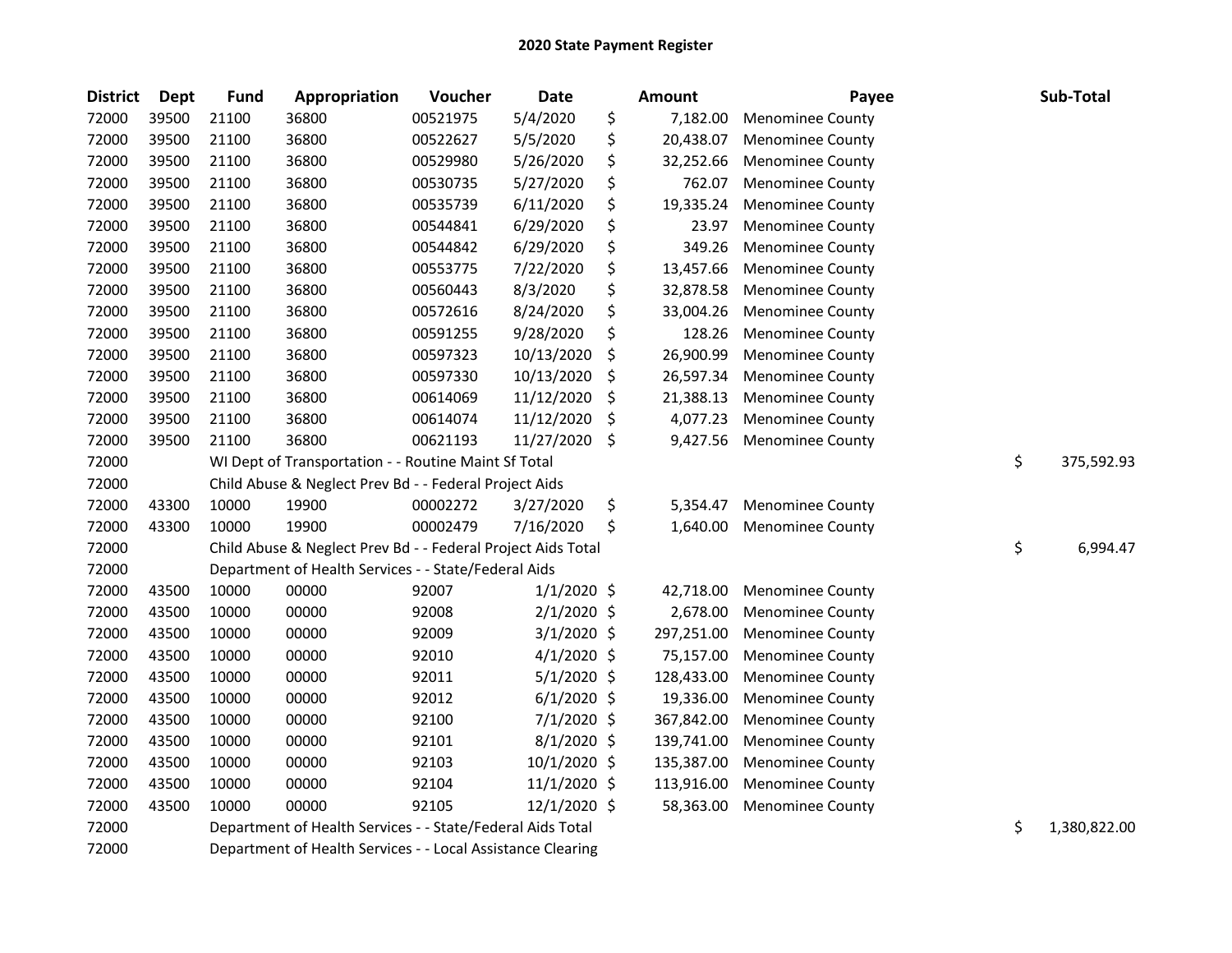| <b>District</b> | <b>Dept</b> | <b>Fund</b> | Appropriation                                                          | Voucher  | <b>Date</b> | <b>Amount</b>    | Payee                   | Sub-Total          |
|-----------------|-------------|-------------|------------------------------------------------------------------------|----------|-------------|------------------|-------------------------|--------------------|
| 72000           | 43500       | 10000       | 90300                                                                  | 00396904 | 12/16/2020  | \$<br>28,924.00  | <b>Menominee County</b> |                    |
| 72000           |             |             | Department of Health Services - - Local Assistance Clearing Total      |          |             |                  |                         | \$<br>28,924.00    |
| 72000           |             |             | Dept of Children and Families - - Fees For Administrative Servic       |          |             |                  |                         |                    |
| 72000           | 43700       | 10000       | 23100                                                                  | 00065116 | 1/27/2020   | \$<br>5.00       | <b>Menominee County</b> |                    |
| 72000           | 43700       | 10000       | 23100                                                                  | 00073015 | 7/23/2020   | \$<br>10.00      | <b>Menominee County</b> |                    |
| 72000           | 43700       | 10000       | 23100                                                                  | 00076533 | 10/22/2020  | \$<br>5.00       | <b>Menominee County</b> |                    |
| 72000           |             |             | Dept of Children and Families - - Fees For Administrative Servic Total |          |             |                  |                         | \$<br>20.00        |
| 72000           |             |             | Dept of Children and Families - - General Aids                         |          |             |                  |                         |                    |
| 72000           | 43700       | 10000       | 99000                                                                  | 00064476 | 1/6/2020    | \$<br>58,138.87  | <b>Menominee County</b> |                    |
| 72000           | 43700       | 10000       | 99000                                                                  | 00065626 | 2/5/2020    | \$<br>180,160.35 | <b>Menominee County</b> |                    |
| 72000           | 43700       | 10000       | 99000                                                                  | 00066831 | 3/5/2020    | \$<br>38,990.63  | <b>Menominee County</b> |                    |
| 72000           | 43700       | 10000       | 99000                                                                  | 00068220 | 4/6/2020    | \$<br>76,222.67  | <b>Menominee County</b> |                    |
| 72000           | 43700       | 10000       | 99000                                                                  | 00070017 | 5/8/2020    | \$<br>3,530.00   | <b>Menominee County</b> |                    |
| 72000           | 43700       | 10000       | 99000                                                                  | 00070820 | 6/4/2020    | \$<br>74,148.12  | Menominee County        |                    |
| 72000           | 43700       | 10000       | 99000                                                                  | 00072050 | 6/30/2020   | \$<br>49,297.54  | <b>Menominee County</b> |                    |
| 72000           | 43700       | 10000       | 99000                                                                  | 00072290 | 7/6/2020    | \$<br>38,319.46  | <b>Menominee County</b> |                    |
| 72000           | 43700       | 10000       | 99000                                                                  | 00073533 | 8/5/2020    | \$<br>14,938.25  | <b>Menominee County</b> |                    |
| 72000           | 43700       | 10000       | 99000                                                                  | 00074639 | 9/8/2020    | \$<br>10.65      | <b>Menominee County</b> |                    |
| 72000           | 43700       | 10000       | 99000                                                                  | 00074763 | 9/10/2020   | \$<br>185,738.74 | Menominee County        |                    |
| 72000           | 43700       | 10000       | 99000                                                                  | 00075012 | 9/16/2020   | \$<br>134,945.79 | Menominee County        |                    |
| 72000           | 43700       | 10000       | 99000                                                                  | 00075879 | 10/5/2020   | \$<br>136,688.56 | <b>Menominee County</b> |                    |
| 72000           | 43700       | 10000       | 99000                                                                  | 00076999 | 11/5/2020   | \$<br>3.00       | <b>Menominee County</b> |                    |
| 72000           | 43700       | 10000       | 99000                                                                  | 00077131 | 11/6/2020   | \$<br>12,744.00  | <b>Menominee County</b> |                    |
| 72000           | 43700       | 10000       | 99000                                                                  | 00077769 | 11/23/2020  | \$<br>45,755.55  | <b>Menominee County</b> |                    |
| 72000           | 43700       | 10000       | 99000                                                                  | 00078132 | 12/4/2020   | \$<br>3,600.00   | <b>Menominee County</b> |                    |
| 72000           | 43700       | 10000       | 99000                                                                  | 00078216 | 12/7/2020   | \$<br>40,411.32  | <b>Menominee County</b> |                    |
| 72000           |             |             | Dept of Children and Families - - General Aids Total                   |          |             |                  |                         | \$<br>1,093,643.50 |
| 72000           |             |             | Dept of Workforce Development - - Auxiliary Services                   |          |             |                  |                         |                    |
| 72000           | 44500       | 10000       | 13000                                                                  | 00304266 | 11/3/2020   | \$<br>15.00      | <b>Menominee County</b> |                    |
| 72000           | 44500       | 10000       | 13000                                                                  | 00307397 | 12/2/2020   | \$<br>30.00      | <b>Menominee County</b> |                    |
| 72000           |             |             | Dept of Workforce Development - - Auxiliary Services Total             |          |             |                  |                         | \$<br>45.00        |
| 72000           |             |             | Dept of Workforce Development - - Ui Admin Fed                         |          |             |                  |                         |                    |
| 72000           | 44500       | 10000       | 15100                                                                  | 00267640 | 1/14/2020   | \$<br>5.00       | <b>Menominee County</b> |                    |
| 72000           | 44500       | 10000       | 15100                                                                  | 00270882 | 2/4/2020    | \$<br>5.00       | <b>Menominee County</b> |                    |
| 72000           | 44500       | 10000       | 15100                                                                  | 00275612 | 3/3/2020    | \$<br>10.00      | Menominee County        |                    |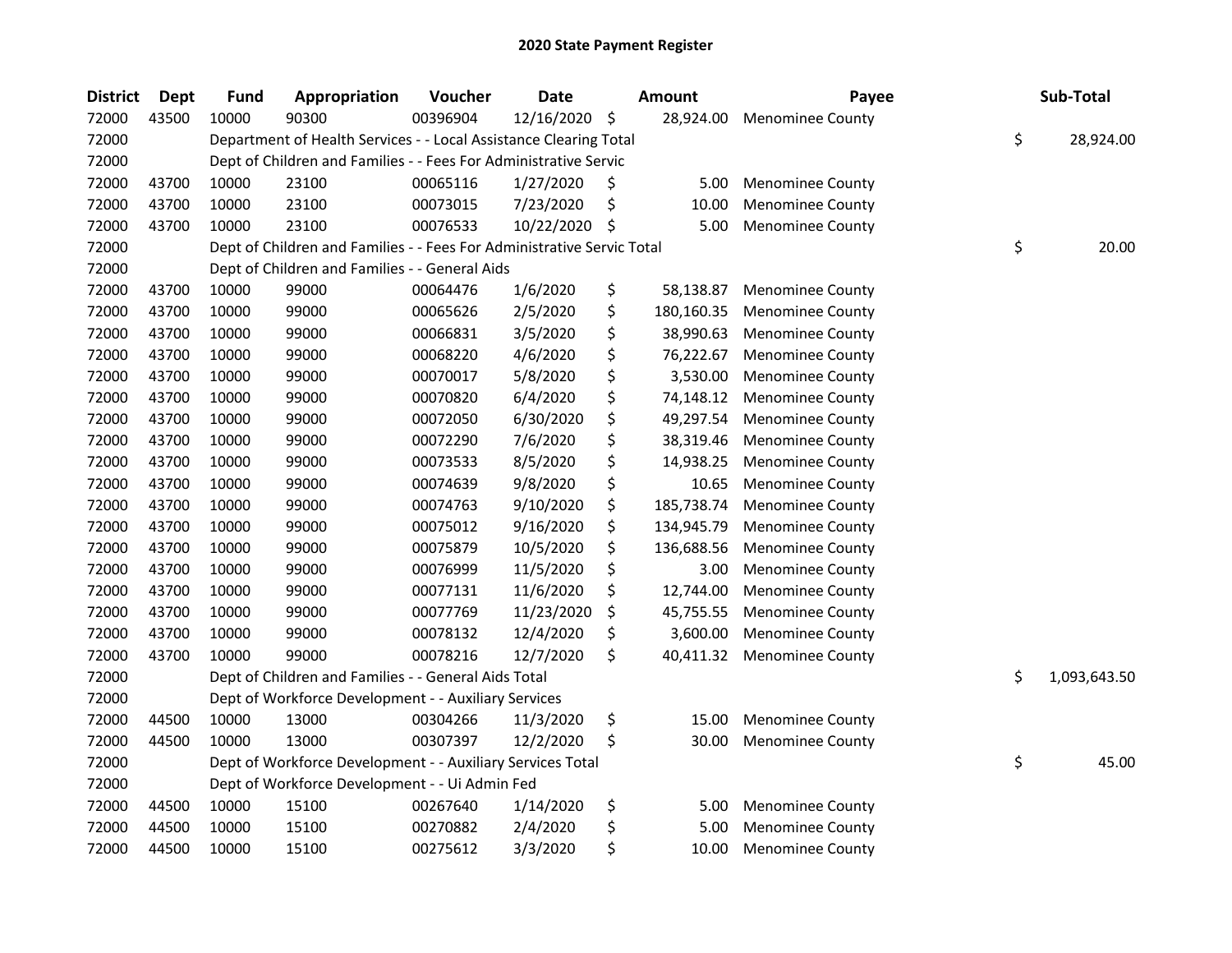| <b>District</b> | <b>Dept</b> | <b>Fund</b> | Appropriation                                                          | Voucher  | <b>Date</b>   |    | Amount    | Payee                   | Sub-Total       |
|-----------------|-------------|-------------|------------------------------------------------------------------------|----------|---------------|----|-----------|-------------------------|-----------------|
| 72000           | 44500       | 10000       | 15100                                                                  | 00280596 | 4/2/2020      | \$ | 20.00     | <b>Menominee County</b> |                 |
| 72000           | 44500       | 10000       | 15100                                                                  | 00284490 | 5/4/2020      | \$ | 10.00     | <b>Menominee County</b> |                 |
| 72000           | 44500       | 10000       | 15100                                                                  | 00287340 | 6/2/2020      | \$ | 15.00     | <b>Menominee County</b> |                 |
| 72000           | 44500       | 10000       | 15100                                                                  | 00290161 | 7/2/2020      | \$ | 25.00     | <b>Menominee County</b> |                 |
| 72000           | 44500       | 10000       | 15100                                                                  | 00293599 | 8/4/2020      | \$ | 5.00      | <b>Menominee County</b> |                 |
| 72000           | 44500       | 10000       | 15100                                                                  | 00296634 | 9/2/2020      | \$ | 10.00     | <b>Menominee County</b> |                 |
| 72000           | 44500       | 10000       | 15100                                                                  | 00300305 | 10/2/2020     | \$ | 10.00     | <b>Menominee County</b> |                 |
| 72000           |             |             | Dept of Workforce Development - - Ui Admin Fed Total                   |          |               |    |           |                         | \$<br>115.00    |
| 72000           |             |             | Dept of Workforce Development - - Wc Ops Uninsured Emplyr Admin        |          |               |    |           |                         |                 |
| 72000           | 44500       | 22700       | 17700                                                                  | 00288377 | 6/15/2020     | Ş  | 15.00     | <b>Menominee County</b> |                 |
| 72000           | 44500       | 22700       | 17700                                                                  | 00296791 | 9/2/2020      | \$ | 5.00      | <b>Menominee County</b> |                 |
| 72000           |             |             | Dept of Workforce Development - - Wc Ops Uninsured Emplyr Admin Total  |          |               |    |           |                         | \$<br>20.00     |
| 72000           |             |             | Department of Justice - - County Law Enforcement Service               |          |               |    |           |                         |                 |
| 72000           | 45500       | 10000       | 22600                                                                  | 00078391 | 1/15/2020     | \$ | 29,698.00 | <b>Menominee County</b> |                 |
| 72000           |             |             | Department of Justice - - County Law Enforcement Service Total         |          |               |    |           |                         | \$<br>29,698.00 |
| 72000           |             |             | Department of Justice - - Law Enforcement Train, Local                 |          |               |    |           |                         |                 |
| 72000           | 45500       | 10000       | 23100                                                                  | 00091329 | 12/3/2020     | \$ | 1,120.00  | <b>Menominee County</b> |                 |
| 72000           |             |             | Department of Justice - - Law Enforcement Train, Local Total           |          |               |    |           |                         | \$<br>1,120.00  |
| 72000           |             |             | Department of Justice - - County-Tribal Programs, Local                |          |               |    |           |                         |                 |
| 72000           | 45500       | 10000       | 26300                                                                  | 00078406 | 1/15/2020     | \$ | 71,246.00 | <b>Menominee County</b> |                 |
| 72000           |             |             | Department of Justice - - County-Tribal Programs, Local Total          |          |               |    |           |                         | \$<br>71,246.00 |
| 72000           |             |             | Department of Justice - - Federal Aid, Victim Assistance               |          |               |    |           |                         |                 |
| 72000           | 45500       | 10000       | 54200                                                                  | 00091400 | 12/8/2020     | \$ | 4,972.25  | <b>Menominee County</b> |                 |
| 72000           |             |             | Department of Justice - - Federal Aid, Victim Assistance Total         |          |               |    |           |                         | \$<br>4,972.25  |
| 72000           |             |             | Department of Military Affairs - - Disaster Recovery Aid               |          |               |    |           |                         |                 |
| 72000           | 46500       | 10000       | 30500                                                                  | 00075273 | 3/13/2020     | \$ |           | 488.21 Menominee County |                 |
| 72000           |             |             | Department of Military Affairs - - Disaster Recovery Aid Total         |          |               |    |           |                         | \$<br>488.21    |
| 72000           |             |             | Department of Military Affairs - - Emergency Response Equipment        |          |               |    |           |                         |                 |
| 72000           | 46500       | 10000       | 30800                                                                  | 00086585 | 12/11/2020 \$ |    | 1,467.16  | <b>Menominee County</b> |                 |
| 72000           |             |             | Department of Military Affairs - - Emergency Response Equipment Total  |          |               |    |           |                         | \$<br>1,467.16  |
| 72000           |             |             | Department of Military Affairs - - Federal Aid, Local Assistance       |          |               |    |           |                         |                 |
| 72000           | 46500       | 10000       | 34200                                                                  | 00075273 | 3/13/2020     | \$ | 2,929.26  | <b>Menominee County</b> |                 |
| 72000           | 46500       | 10000       | 34200                                                                  | 00083103 | 9/18/2020     | \$ | 234.11    | <b>Menominee County</b> |                 |
| 72000           | 46500       | 10000       | 34200                                                                  | 00083827 | 10/1/2020     | \$ | 195.29    | <b>Menominee County</b> |                 |
| 72000           |             |             | Department of Military Affairs - - Federal Aid, Local Assistance Total |          |               |    |           |                         | \$<br>3,358.66  |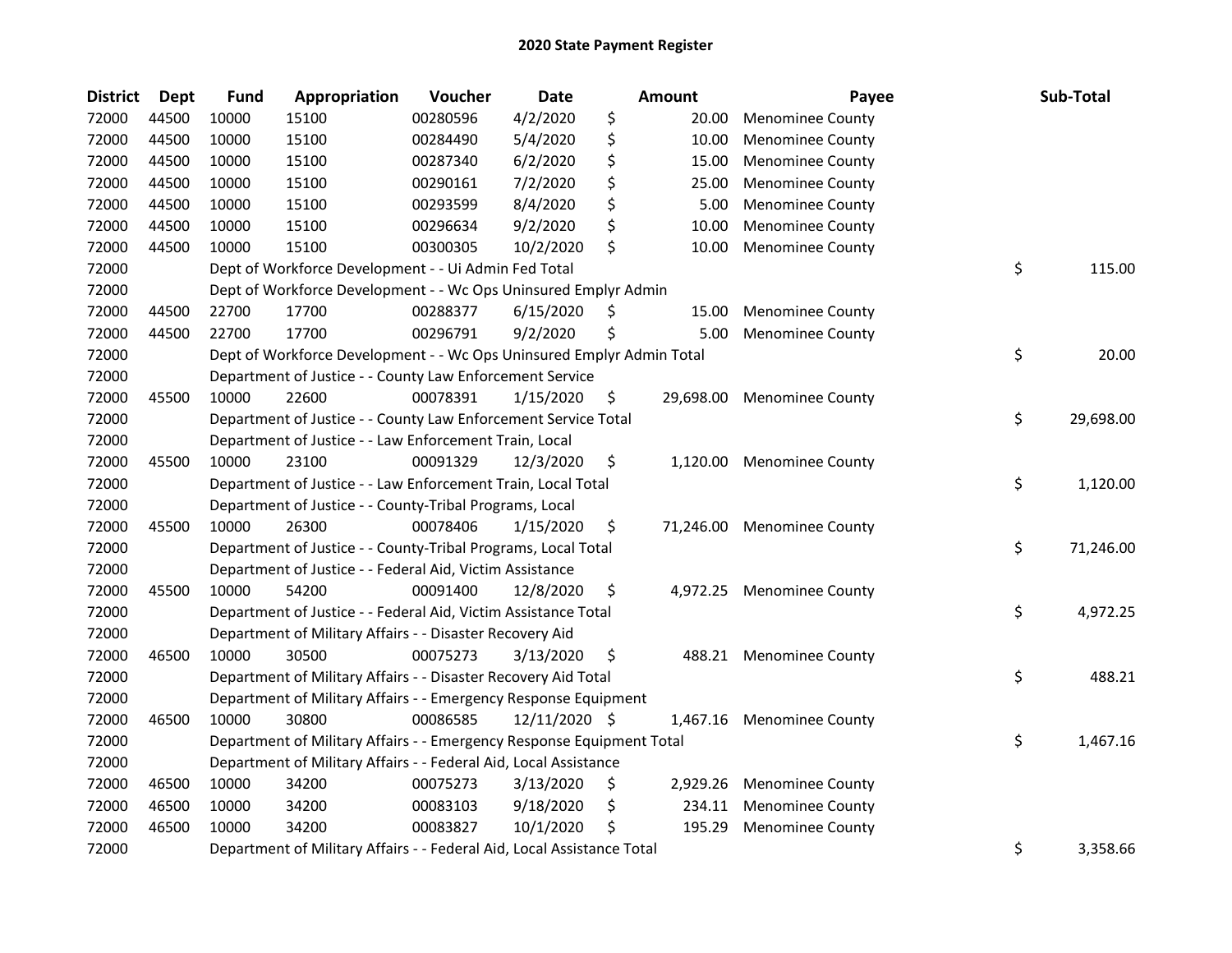| <b>District</b> | Dept  | <b>Fund</b> | Appropriation                                                           | Voucher  | <b>Date</b>   | <b>Amount</b>    | Payee                   | Sub-Total        |
|-----------------|-------|-------------|-------------------------------------------------------------------------|----------|---------------|------------------|-------------------------|------------------|
| 72000           |       |             | Department of Military Affairs - - St Emerg Response Bd Grant Pif       |          |               |                  |                         |                  |
| 72000           | 46500 | 27200       | 36400                                                                   | 00072520 | 1/23/2020     | \$<br>3,588.84   | <b>Menominee County</b> |                  |
| 72000           |       |             | Department of Military Affairs - - St Emerg Response Bd Grant Pif Total |          |               |                  |                         | \$<br>3,588.84   |
| 72000           |       |             | Department of Veterans Affairs - - Veterans Transportation Grant        |          |               |                  |                         |                  |
| 72000           | 48500 | 58200       | 28000                                                                   | 00086986 | 11/18/2020 \$ | 13,949.84        | <b>Menominee County</b> |                  |
| 72000           |       |             | Department of Veterans Affairs - - Veterans Transportation Grant Total  |          |               |                  |                         | \$<br>13,949.84  |
| 72000           |       |             | Department of Administration - - Federal Aid                            |          |               |                  |                         |                  |
| 72000           | 50500 | 10000       | 14200                                                                   | 00125227 | 7/13/2020     | \$<br>28,805.32  | <b>Menominee County</b> |                  |
| 72000           | 50500 | 10000       | 14200                                                                   | 00126687 | 8/12/2020     | \$<br>19,721.29  | <b>Menominee County</b> |                  |
| 72000           | 50500 | 10000       | 14200                                                                   | 00130025 | 10/2/2020     | \$<br>28,186.82  | <b>Menominee County</b> |                  |
| 72000           | 50500 | 10000       | 14200                                                                   | 00132205 | 11/13/2020    | \$<br>19,404.45  | <b>Menominee County</b> |                  |
| 72000           | 50500 | 10000       | 14200                                                                   | 00134803 | 12/10/2020    | \$<br>67,113.44  | <b>Menominee County</b> |                  |
| 72000           | 50500 | 10000       | 14200                                                                   | 00136398 | 12/17/2020    | \$<br>5,057.03   | <b>Menominee County</b> |                  |
| 72000           |       |             | Department of Administration - - Federal Aid Total                      |          |               |                  |                         | \$<br>168,288.35 |
| 72000           |       |             | Department of Administration - - Management Assistance Grants           |          |               |                  |                         |                  |
| 72000           | 50500 | 10000       | 14400                                                                   | 00125444 | 7/14/2020     | \$<br>563,200.00 | <b>Menominee County</b> |                  |
| 72000           |       |             | Department of Administration - - Management Assistance Grants Total     |          |               |                  |                         | \$<br>563,200.00 |
| 72000           |       |             | Department of Administration - - Low-Income Assistance Grants           |          |               |                  |                         |                  |
| 72000           | 50500 | 23500       | 37100                                                                   | 00117622 | 2/18/2020     | \$<br>4,529.25   | <b>Menominee County</b> |                  |
| 72000           | 50500 | 23500       | 37100                                                                   | 00118369 | 3/2/2020      | \$<br>1,442.72   | <b>Menominee County</b> |                  |
| 72000           | 50500 | 23500       | 37100                                                                   | 00120245 | 3/31/2020     | \$<br>3,071.07   | <b>Menominee County</b> |                  |
| 72000           | 50500 | 23500       | 37100                                                                   | 00122615 | 5/15/2020     | \$<br>2,586.09   | <b>Menominee County</b> |                  |
| 72000           | 50500 | 23500       | 37100                                                                   | 00123096 | 5/29/2020     | \$<br>1,947.57   | <b>Menominee County</b> |                  |
| 72000           | 50500 | 23500       | 37100                                                                   | 00123929 | 6/16/2020     | \$<br>3,052.45   | <b>Menominee County</b> |                  |
| 72000           | 50500 | 23500       | 37100                                                                   | 00128712 | 9/15/2020     | \$<br>1,038.15   | <b>Menominee County</b> |                  |
| 72000           | 50500 | 23500       | 37100                                                                   | 00129599 | 9/29/2020     | \$<br>840.69     | Menominee County        |                  |
| 72000           | 50500 | 23500       | 37100                                                                   | 00131013 | 10/15/2020    | \$<br>338.15     | <b>Menominee County</b> |                  |
| 72000           | 50500 | 23500       | 37100                                                                   | 00132885 | 11/17/2020    | \$<br>801.32     | <b>Menominee County</b> |                  |
| 72000           | 50500 | 23500       | 37100                                                                   | 00133581 | 12/1/2020     | \$<br>3,891.28   | <b>Menominee County</b> |                  |
| 72000           |       |             | Department of Administration - - Low-Income Assistance Grants Total     |          |               |                  |                         | \$<br>23,538.74  |
| 72000           |       |             | Department of Administration - - Land Information Program; Loca         |          |               |                  |                         |                  |
| 72000           | 50500 | 26900       | 17300                                                                   | 00117355 | 2/13/2020     | \$<br>1,000.00   | <b>Menominee County</b> |                  |
| 72000           | 50500 | 26900       | 17300                                                                   | 00119437 | 4/2/2020      | \$<br>96,832.00  | <b>Menominee County</b> |                  |
| 72000           | 50500 | 26900       | 17300                                                                   | 00123236 | 6/2/2020      | \$<br>20,000.00  | <b>Menominee County</b> |                  |
| 72000           |       |             | Department of Administration - - Land Information Program; Loca Total   |          |               |                  |                         | \$<br>117,832.00 |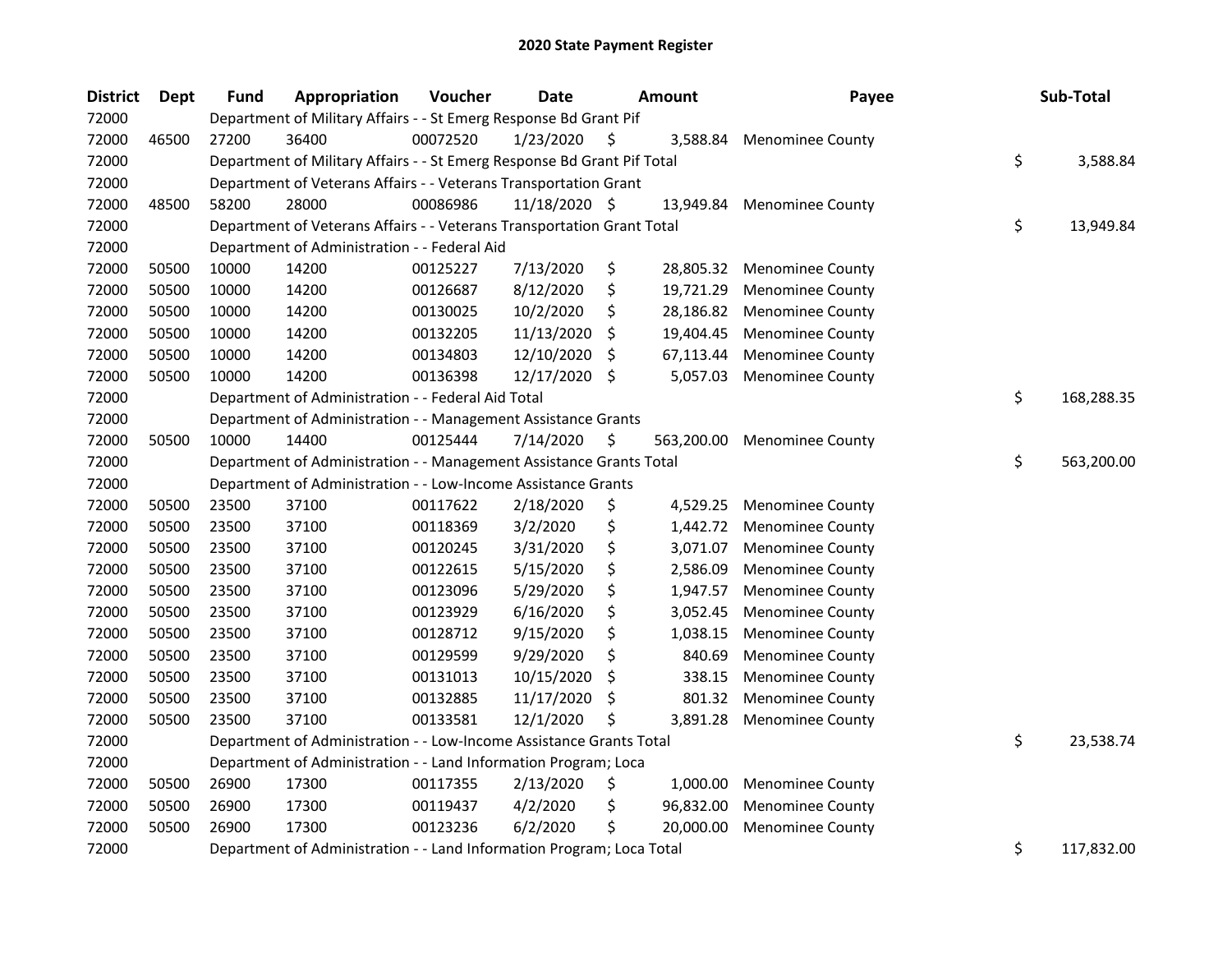| <b>District</b> | <b>Dept</b> | <b>Fund</b> | Appropriation                                                         | Voucher  | Date       |     | Amount     | Payee                   | Sub-Total          |
|-----------------|-------------|-------------|-----------------------------------------------------------------------|----------|------------|-----|------------|-------------------------|--------------------|
| 72000           |             |             | Elections Commission - - 2018 Hava Election Security                  |          |            |     |            |                         |                    |
| 72000           | 51000       | 22000       | 18200                                                                 | 00003073 | 1/24/2020  | \$  | 500.00     | <b>Menominee County</b> |                    |
| 72000           |             |             | Elections Commission - - 2018 Hava Election Security Total            |          |            |     |            |                         | \$<br>500.00       |
| 72000           |             |             | Circuit Courts - - Circuit Court Costs                                |          |            |     |            |                         |                    |
| 72000           | 62500       | 10000       | 10500                                                                 | 00001774 | 1/17/2020  | \$  | 5,727.00   | <b>Menominee County</b> |                    |
| 72000           | 62500       | 10000       | 10500                                                                 | 00001968 | 7/17/2020  | \$  | 9,611.00   | <b>Menominee County</b> |                    |
| 72000           |             |             | Circuit Courts - - Circuit Court Costs Total                          |          |            |     |            |                         | \$<br>15,338.00    |
| 72000           |             |             | Shared Revenue and Tax Relief - - County And Municipal Aid            |          |            |     |            |                         |                    |
| 72000           | 83500       | 10000       | 10500                                                                 | 00069348 | 7/27/2020  | \$  | 65,228.20  | <b>Menominee County</b> |                    |
| 72000           | 83500       | 10000       | 10500                                                                 | 00073319 | 11/16/2020 | -S  | 369,626.47 | <b>Menominee County</b> |                    |
| 72000           |             |             | Shared Revenue and Tax Relief - - County And Municipal Aid Total      |          |            |     |            |                         | \$<br>434,854.67   |
| 72000           |             |             | Shared Revenue and Tax Relief - - Exempt Computer Aid                 |          |            |     |            |                         |                    |
| 72000           | 83500       | 10000       | 10900                                                                 | 00064644 | 7/27/2020  | \$  | 588.22     | <b>Menominee County</b> |                    |
| 72000           |             |             | Shared Revenue and Tax Relief - - Exempt Computer Aid Total           |          |            |     |            |                         | \$<br>588.22       |
| 72000           |             |             | Shared Revenue and Tax Relief - - Utility Aid                         |          |            |     |            |                         |                    |
| 72000           | 83500       | 10000       | 11000                                                                 | 00069348 | 7/27/2020  | \$. | 2,511.80   | <b>Menominee County</b> |                    |
| 72000           | 83500       | 10000       | 11000                                                                 | 00073319 | 11/16/2020 | S.  | 14,597.96  | <b>Menominee County</b> |                    |
| 72000           |             |             | Shared Revenue and Tax Relief - - Utility Aid Total                   |          |            |     |            |                         | \$<br>17,109.76    |
| 72000           |             |             | Shared Revenue and Tax Relief - - Personal Property Aid               |          |            |     |            |                         |                    |
| 72000           | 83500       | 10000       | 11100                                                                 | 00060007 | 5/4/2020   | \$  | 1,061.10   | <b>Menominee County</b> |                    |
| 72000           |             |             | Shared Revenue and Tax Relief - - Personal Property Aid Total         |          |            |     |            |                         | \$<br>1,061.10     |
| 72000           |             |             | Shared Revenue and Tax Relief - - School Lvy Tx/First Dollar Cr       |          |            |     |            |                         |                    |
| 72000           | 83500       | 10000       | 30200                                                                 | 00064051 | 7/27/2020  | \$  | 95,252.91  | <b>Menominee County</b> |                    |
| 72000           | 83500       | 10000       | 30200                                                                 | 00067444 | 7/27/2020  | Ś   | 507,344.54 | <b>Menominee County</b> |                    |
| 72000           |             |             | Shared Revenue and Tax Relief - - School Lvy Tx/First Dollar Cr Total |          |            |     |            |                         | \$<br>602,597.45   |
| 72000           |             |             | Shared Revenue and Tax Relief - - Lottery & Gaming Credit             |          |            |     |            |                         |                    |
| 72000           | 83500       | 52100       | 36300                                                                 | 00055773 | 3/23/2020  | \$  | 48,433.33  | <b>Menominee County</b> |                    |
| 72000           |             |             | Shared Revenue and Tax Relief - - Lottery & Gaming Credit Total       |          |            |     |            |                         | \$<br>48,433.33    |
| 72000 Total     |             |             |                                                                       |          |            |     |            |                         | \$<br>5,533,921.82 |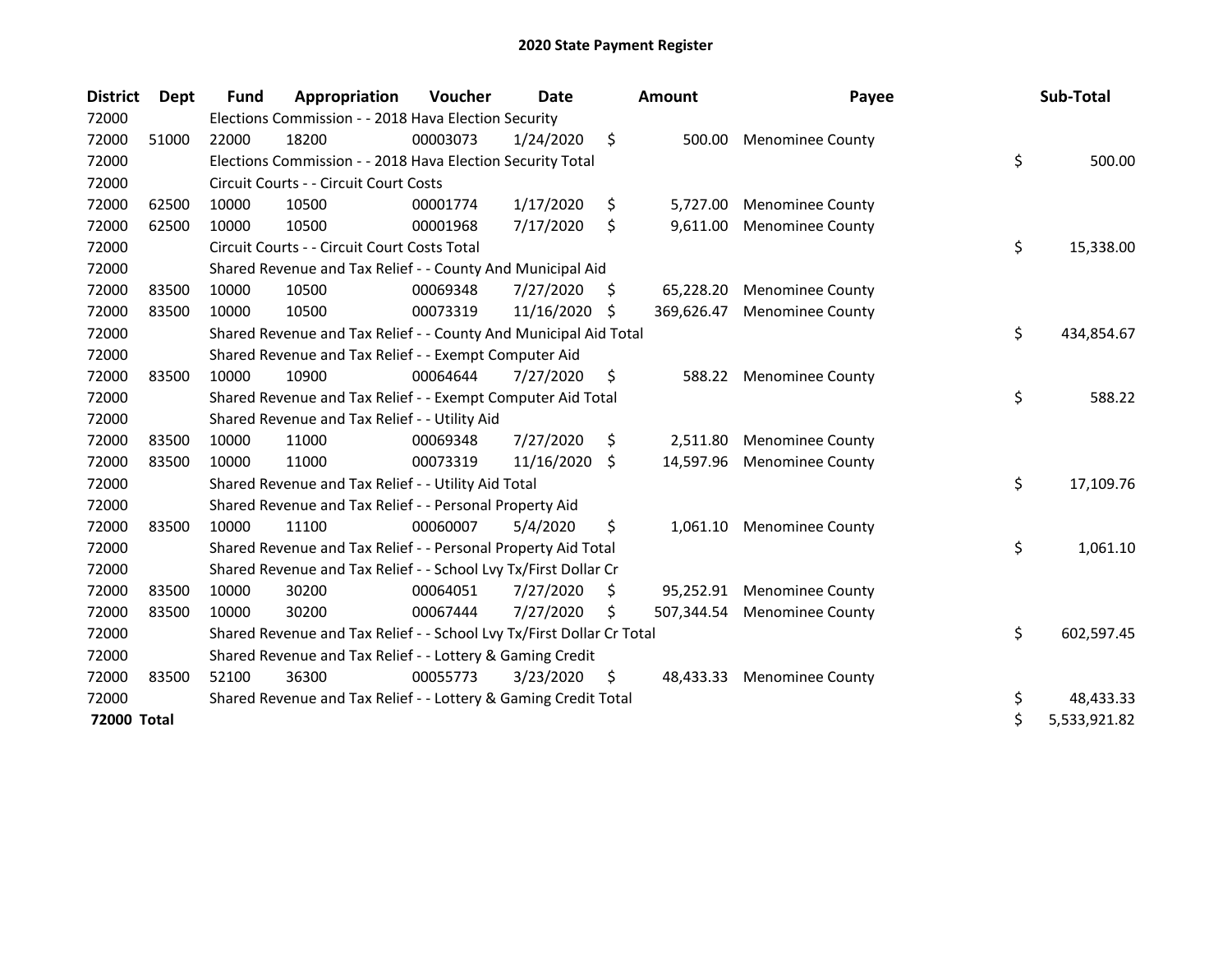| <b>District</b> | Dept  | Fund  | Appropriation                                                          | Voucher  | <b>Date</b> |     | <b>Amount</b> | Payee                       |    | Sub-Total  |
|-----------------|-------|-------|------------------------------------------------------------------------|----------|-------------|-----|---------------|-----------------------------|----|------------|
| 72001           |       |       | Dept of Safety & Prof Services - - Fire Dues Distribution              |          |             |     |               |                             |    |            |
| 72001           | 16500 | 10000 | 22500                                                                  | 00037398 | 7/20/2020   | \$  | 9,241.19      | <b>Town Of Menominee</b>    |    |            |
| 72001           |       |       | Dept of Safety & Prof Services - - Fire Dues Distribution Total        |          |             |     |               |                             | \$ | 9,241.19   |
| 72001           |       |       | Dept of Natural Resources - - General Program Operations --            |          |             |     |               |                             |    |            |
| 72001           | 37000 | 21200 | 25400                                                                  | 00418144 | 6/16/2020   | \$  |               | 578.63 Town Of Menominee    |    |            |
| 72001           |       |       | Dept of Natural Resources - - General Program Operations -- Total      |          |             |     |               |                             | \$ | 578.63     |
| 72001           |       |       | Dept of Natural Resources - - Resaids - Cnty Forst, Cl & Mfl           |          |             |     |               |                             |    |            |
| 72001           | 37000 | 21200 | 57100                                                                  | 00418026 | 6/18/2020   | \$  |               | 63.00 Town Of Menominee     |    |            |
| 72001           |       |       | Dept of Natural Resources - - Resaids - Cnty Forst, Cl & Mfl Total     |          |             |     |               |                             | \$ | 63.00      |
| 72001           |       |       | Dept of Natural Resources - - Rec & Resource Aids, Fed                 |          |             |     |               |                             |    |            |
| 72001           | 37000 | 21200 | 58300                                                                  | 00414449 | 6/9/2020    | \$  |               | 4,859.00 Town Of Menominee  |    |            |
| 72001           |       |       | Dept of Natural Resources - - Rec & Resource Aids, Fed Total           |          |             |     |               |                             | \$ | 4,859.00   |
| 72001           |       |       | WI Dept of Transportation - - Trns Aids To Mnc.-Sf                     |          |             |     |               |                             |    |            |
| 72001           | 39500 | 21100 | 19100                                                                  | 00477345 | 1/6/2020    | \$  |               | 53,657.19 Town Of Menominee |    |            |
| 72001           | 39500 | 21100 | 19100                                                                  | 00507200 | 4/6/2020    | \$  |               | 53,657.19 Town Of Menominee |    |            |
| 72001           | 39500 | 21100 | 19100                                                                  | 00544192 | 7/6/2020    | \$  |               | 53,657.19 Town Of Menominee |    |            |
| 72001           | 39500 | 21100 | 19100                                                                  | 00587018 | 10/5/2020   | \$  |               | 53,657.19 Town Of Menominee |    |            |
| 72001           |       |       | WI Dept of Transportation - - Trns Aids To Mnc.-Sf Total               |          |             |     |               |                             | \$ | 214,628.76 |
| 72001           |       |       | Department of Military Affairs - - Disaster Recovery Aid               |          |             |     |               |                             |    |            |
| 72001           | 46500 | 10000 | 30500                                                                  | 00076307 | 4/10/2020   | \$  |               | 2,222.81 Town Of Menominee  |    |            |
| 72001           |       |       | Department of Military Affairs - - Disaster Recovery Aid Total         |          |             |     |               |                             | \$ | 2,222.81   |
| 72001           |       |       | Department of Military Affairs - - Federal Aid, Local Assistance       |          |             |     |               |                             |    |            |
| 72001           | 46500 | 10000 | 34200                                                                  | 00076307 | 4/10/2020   | \$  |               | 13,336.84 Town Of Menominee |    |            |
| 72001           | 46500 | 10000 | 34200                                                                  | 00084017 | 10/8/2020   | \$  |               | 889.13 Town Of Menominee    |    |            |
| 72001           |       |       | Department of Military Affairs - - Federal Aid, Local Assistance Total |          |             |     |               |                             | \$ | 14,225.97  |
| 72001           |       |       | Department of Administration - - Federal Aid                           |          |             |     |               |                             |    |            |
| 72001           | 50500 | 10000 | 14200                                                                  | 00130026 | 10/2/2020   | \$  |               | 4,250.00 Town Of Menominee  |    |            |
| 72001           |       |       | Department of Administration - - Federal Aid Total                     |          |             |     |               |                             | \$ | 4,250.00   |
| 72001           |       |       | Elections Commission - - 2018 Hava Election Security                   |          |             |     |               |                             |    |            |
| 72001           | 51000 | 22000 | 18200                                                                  | 00004398 | 9/9/2020    | \$  |               | 2,043.60 Town Of Menominee  |    |            |
| 72001           |       |       | Elections Commission - - 2018 Hava Election Security Total             |          |             |     |               |                             | \$ | 2,043.60   |
| 72001           |       |       | Shared Revenue and Tax Relief - - County And Municipal Aid             |          |             |     |               |                             |    |            |
| 72001           | 83500 | 10000 | 10500                                                                  | 00069347 | 7/27/2020   | \$. |               | 27,632.43 Town Of Menominee |    |            |
| 72001           | 83500 | 10000 | 10500                                                                  | 00073318 | 11/16/2020  | \$, | 156,583.80    | Town Of Menominee           |    |            |
| 72001           |       |       | Shared Revenue and Tax Relief - - County And Municipal Aid Total       |          |             |     |               |                             | \$ | 184,216.23 |